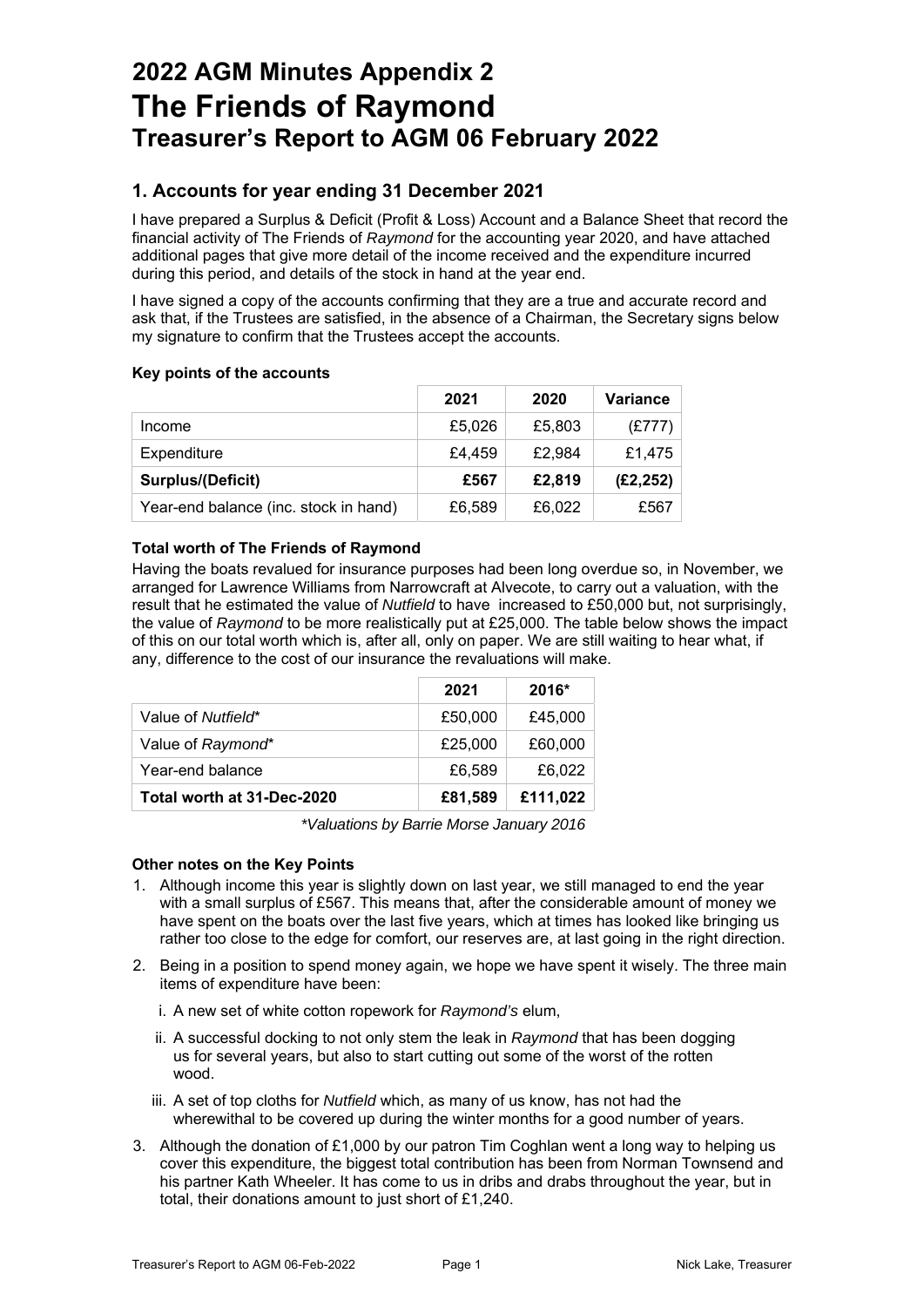They have achieved this through the efforts they have put in not only to run sales stalls all over the place, not just at waterway-related events, but also to make most of the items they sell, themselves. They have been donating a sizeable proportion of their takings to Friends of *Raymond*, and we are extremely grateful to them both for taking the initiative to do this because, in another year where we have only been in a position to run fairly modest events in Braunston itself, the funds they have given us, have made a considerable difference. So our thanks to them both.

4. Further details of our income in 2021 are set out on Page 4 of the Accounts, and details of the expenditure are on Page 5. And finally, the Balance Sheet indicates that we ended 2021 with a balance of £6,589 which includes the value of stock in hand. And, the fact that the books "balance", proves there are no errors in the accounting.

#### **Gift Aid**

A claim for Gift Aid and GASDS\* has not bee submitted for over a year so, as soon as the AGM is out off the way, this will be done. It is estimated that this should realise a refund in the order of £600.

\**GASDS is the Gift Aid Small Donations Scheme under which we can claim from HMRC a "topup" of 25% on small donations such as bucket collections, and other donations up to £20 given by individuals who have not declared for Gift Aid.*

## **2. Current position and projection**

The financial position of The Friends of Raymond on 05 February 2022 was:

| Total                          | £5,762 |
|--------------------------------|--------|
| Cash in hand (float)           | £30    |
| PayPal Account balance         | £227   |
| Savings Account balance        | £32    |
| <b>Current Account balance</b> | £5,493 |

Although we have plans to attend three large events in the first half of the year: the Rickmansworth Festival; the Crick Boat Show; and the Braunston Historic Boat Rally where between them, in a normal year, we might expect to take something in the order of £2,000, we have no idea how things will turn out at events this year. So it might be a hostage to fortune to attempt to produce a cash-flow forecast for the first half of the year with any great hope of accuracy. However, we can offer a reasonable projection for Quarter 1, which is shown in the table below.

| Cash at bank and in hand 05-Feb-21                                      | £5,762  |
|-------------------------------------------------------------------------|---------|
| Potential income from outstanding<br>membership renewals                | £200    |
| Potential income from Gift Aid and<br><b>GASDS</b>                      | £600    |
| Potential income from other sources,<br>say                             | £100    |
| Insurance renewal (Boat/PL/EL<br>combined policy, estimated cost        | -£1,240 |
| Roving Trader licence for Raymond,<br>estimated cost with CRT discounts | $-£170$ |
| Proposal range for Raymond's cabin,<br>estimated cost, say              | -£1,500 |
| Potential expenditure on Nutfield<br>docking (01-Apr), say              | -£300   |
| <b>Estimated balance on 01-Apr-2022</b>                                 | £3,452  |

While this is around the minimum balance we try to maintain, given good luck and a successful summer, we ought to be able to more than recoup any expenditure in Quarter 1.